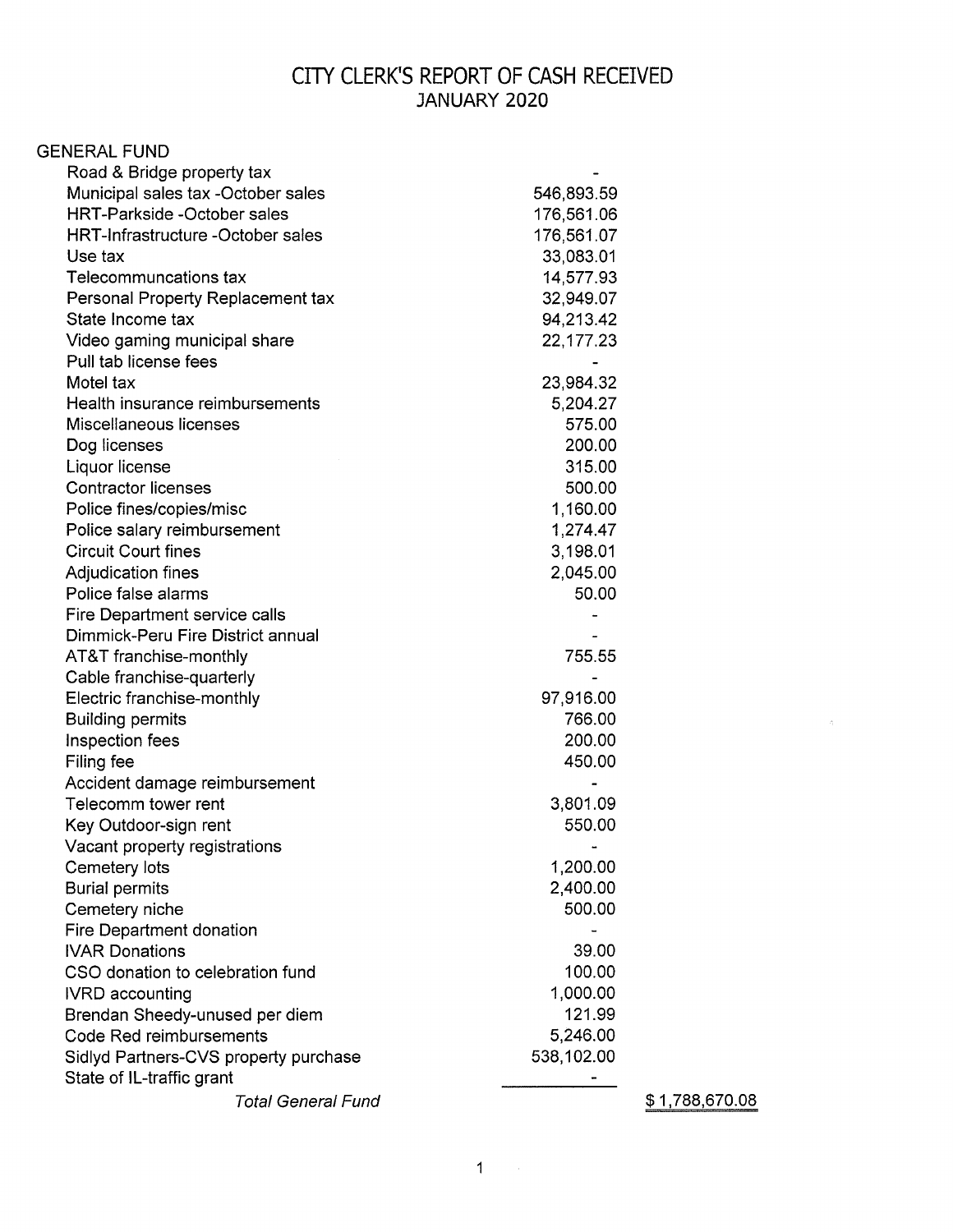## CITY CLERK'S REPORT OF CASH RECEIVED JANUARY 2020

| POLICE DRUG ENFORCE/IMPOUND/EQUIP FUND |           |                 |
|----------------------------------------|-----------|-----------------|
| Drug fine/forfeiture income            | 1,581.00  |                 |
| Impound fees                           | 2,750.00  |                 |
| Other revenue                          | 2,296.73  |                 |
| <b>Total Police Drug/Impound Fund</b>  |           | \$<br>6,627.73  |
| <b>INSURANCE FUND</b>                  |           |                 |
| General Fund-flexpay PR deductions     | 3,521.50  |                 |
| Utility Fund-HRA reimbursements        | 1,272.92  |                 |
| General Fund-HRA reimbursements        | 5,792.95  |                 |
| Utility Fund-Nov/Dec funding           |           |                 |
| General Fund-Nov/Dec funding           |           |                 |
|                                        |           | \$<br>10,587.37 |
| <b>GARBAGE FUND</b>                    |           |                 |
| Accounts receivable-stickers           |           |                 |
| Yard bag stickers                      |           |                 |
| Utility receipts                       | 51,240.63 |                 |
| <b>Total Garbage Fund</b>              |           | \$<br>51,240.63 |
| <b>MOTOR FUEL TAX FUND</b>             |           |                 |
| Motor Fuel Tax -Dec Allotment          | 45,191.78 |                 |
| <b>Total Motor Fuel Tax Fund</b>       |           | \$<br>45,191.78 |
|                                        |           |                 |
| <b>RECREATION FUND</b>                 |           |                 |
| Program fees                           |           |                 |
| Non-resident fees                      |           |                 |
| Arts & Crafts                          |           |                 |
| <b>Total Recreation Fund</b>           |           | \$              |
| TIF DISTRICT #1 FUND                   |           |                 |
| Property taxes-3rd installment         |           |                 |
| Total TIF #1 Fund                      |           |                 |
| PERU INDUSTRIAL PARK TIF               |           |                 |
|                                        |           |                 |
| Property taxes-3rd installment         |           |                 |
| <b>Total Peru Industrial Park TIF</b>  |           | \$              |
| <b>NORTH PERU TIF</b>                  |           |                 |
| Property taxes-3rd installment         |           |                 |
| <b>Total North Peru TIF</b>            |           | \$              |